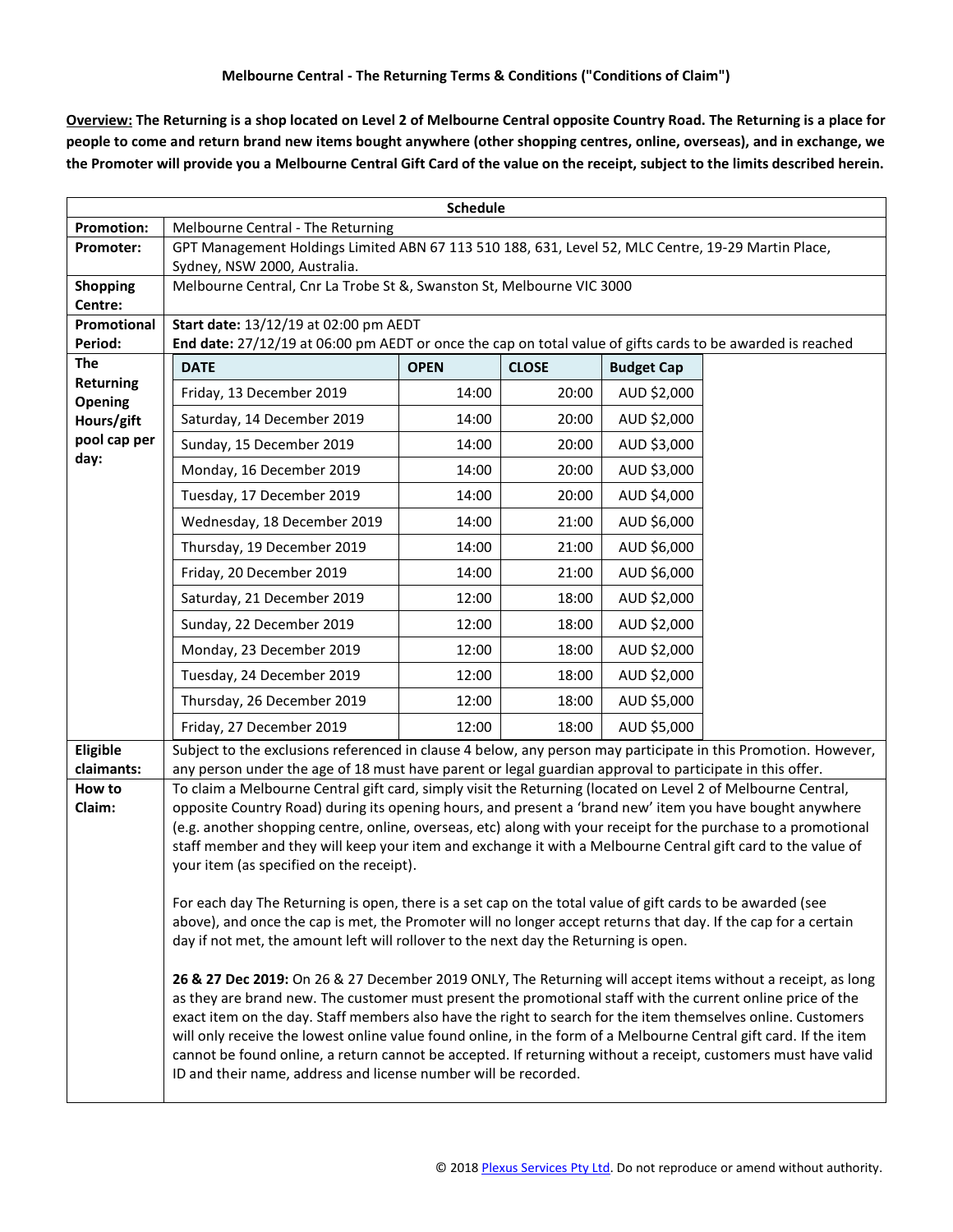|                      | The maximum amount redeemable by a claimant for a return is AUD\$200 (awarded as credit on a Melbourne                                                                        |  |  |  |  |
|----------------------|-------------------------------------------------------------------------------------------------------------------------------------------------------------------------------|--|--|--|--|
|                      | Central gift card). A claimant may choose to return an item valued at more than AUD\$200 but will never                                                                       |  |  |  |  |
|                      | receive more than an AUD\$200 Melbourne Central gift card.                                                                                                                    |  |  |  |  |
|                      | <b>Further Applicable Conditions:</b>                                                                                                                                         |  |  |  |  |
|                      | From 11 Dec - 24 Dec, a receipt is necessary to return an item. However, the Promoter will accept online<br>$\bullet$                                                         |  |  |  |  |
|                      | receipts as well. Online receipt must be sent to melbournecentral.marketing@gpt.com.au for validation.                                                                        |  |  |  |  |
|                      | Purchase of item must have been made in the last 30 days, to classify as a 'brand new' item.<br>$\bullet$                                                                     |  |  |  |  |
|                      | Items must have tags/original packaging - no used items will be accepted. If staff believe that an item has<br>$\bullet$                                                      |  |  |  |  |
|                      | been used, they can reject it.                                                                                                                                                |  |  |  |  |
|                      | Promotional staff will NOT accept cigarettes, alcohol, gambling items (scratchies etc), live animals,<br>$\bullet$                                                            |  |  |  |  |
|                      | perishables or other gift cards as items for return.                                                                                                                          |  |  |  |  |
|                      | Promotional staff have the right to reject any item that they believe does not fit within the requirements<br>$\bullet$<br>for an eligible item for return under these terms. |  |  |  |  |
|                      | Customers also have the option of exchanging their brand new item with another of equal or lower value<br>$\bullet$                                                           |  |  |  |  |
|                      | from The Returning, as determined by staff at The Returning.                                                                                                                  |  |  |  |  |
|                      | Customers can also purchase items at The Returning without returning anything (payment only accepted<br>$\bullet$                                                             |  |  |  |  |
|                      | via Paypass). Prices for any items will be as listed by staff in store.                                                                                                       |  |  |  |  |
|                      | Once a product is provided to staff at The Returned store and exchanged for a gift card or any other item<br>$\bullet$                                                        |  |  |  |  |
|                      | in store, the customer may not claim back their initial product.                                                                                                              |  |  |  |  |
|                      | All items are final sale, and we the Promoter not accept repeated returns of the same item.<br>$\bullet$                                                                      |  |  |  |  |
|                      | Customers may also exchange their item for a product of lesser value, and receive the remaining amount<br>٠                                                                   |  |  |  |  |
|                      | on an Melbourne Central gift card.                                                                                                                                            |  |  |  |  |
|                      | If a customer purchases an item at The Returning or exchanges an item for another product, then they will<br>$\bullet$                                                        |  |  |  |  |
|                      | not be permitted any refund or their item back for change of mind.                                                                                                            |  |  |  |  |
|                      | For any product for which a receipt is provided or item is found online in a currency other than Australian<br>$\bullet$                                                      |  |  |  |  |
|                      | Dollar, sales staff will use the Google currency converter feature to determine the value of the item for the                                                                 |  |  |  |  |
|                      | purposes of valuing the item for this Promotion.                                                                                                                              |  |  |  |  |
|                      | All funds and products will be donated to Melbourne City Mission<br>$\bullet$                                                                                                 |  |  |  |  |
| Claims<br>permitted: | Maximum value of returns permitted per person each day is AUD\$200.                                                                                                           |  |  |  |  |
|                      |                                                                                                                                                                               |  |  |  |  |
| <b>Melbourne</b>     | $\bullet$                                                                                                                                                                     |  |  |  |  |
| <b>Central Gift</b>  | The Melbourne Central Gift Card should be treated like cash. Defaced, mutilated, altered, lost or stolen                                                                      |  |  |  |  |
| <b>Card Terms</b>    | cards will not be replaced, refunded or redeemed.<br>$\bullet$                                                                                                                |  |  |  |  |
| &                    | The Melbourne Central Gift Card is redeemable for merchandise or services at all Melbourne Central                                                                            |  |  |  |  |
| <b>Conditions:</b>   | stores, where EFTPOS is available.<br>$\bullet$                                                                                                                               |  |  |  |  |
|                      | The Melbourne Central Gift Card is not redeemable for cash and cannot be used for the payment of credit<br>or retailer accounts, nor used at ATM's to withdraw cash.          |  |  |  |  |
|                      | Individual Melbourne Central retailers are not required to accept the Melbourne Central Gift Card for any<br>$\bullet$                                                        |  |  |  |  |
|                      | purchase under the value of \$10.                                                                                                                                             |  |  |  |  |
|                      | Melbourne Central Gift Cards issued from 1 November 2018 onwards are valid for 36 months from the<br>$\bullet$                                                                |  |  |  |  |
|                      | date of issue, and must be redeemed before the date of expiry.                                                                                                                |  |  |  |  |
|                      | The Melbourne Central Gift Card will be void and cannot be redeemed after the date of expiry. Once<br>$\bullet$                                                               |  |  |  |  |
|                      | expired, the Melbourne Central Gift Card cannot be reloaded.                                                                                                                  |  |  |  |  |
|                      | The Melbourne Central Gift Card is partially redeemable. It is up to the cardholder to use the full value<br>$\bullet$                                                        |  |  |  |  |
|                      | before the date of expiry. Cash change will not be given for any unused balance.                                                                                              |  |  |  |  |
|                      | Any unused balance on expiry of the Melbourne Central Gift Card will not be refunded or credited.<br>$\bullet$                                                                |  |  |  |  |
|                      | Where the cost of any purchase exceeds the available card balance, the cardholder will be required to<br>$\bullet$                                                            |  |  |  |  |
|                      | make up the difference with another payment method.                                                                                                                           |  |  |  |  |
|                      | The cardholder is liable for all transactions on the gift card, except to the extent to which there has been<br>$\bullet$                                                     |  |  |  |  |
|                      | fraud or negligence by Melbourne Central, The GPT Group or any of our employees.                                                                                              |  |  |  |  |
|                      | You can check your card balance at any time by calling 1300 764 721 or visiting givvkiosk.com and clicking<br>$\bullet$                                                       |  |  |  |  |
|                      | on check balance.                                                                                                                                                             |  |  |  |  |
|                      | Melbourne Central and The GPT Group reserves the right to change any of the terms contained in these<br>$\bullet$                                                             |  |  |  |  |
|                      | Terms of Use at any time. Changes to the Terms of Use will be available on the Melbourne Central website,<br>or at the Customer Service Desk.                                 |  |  |  |  |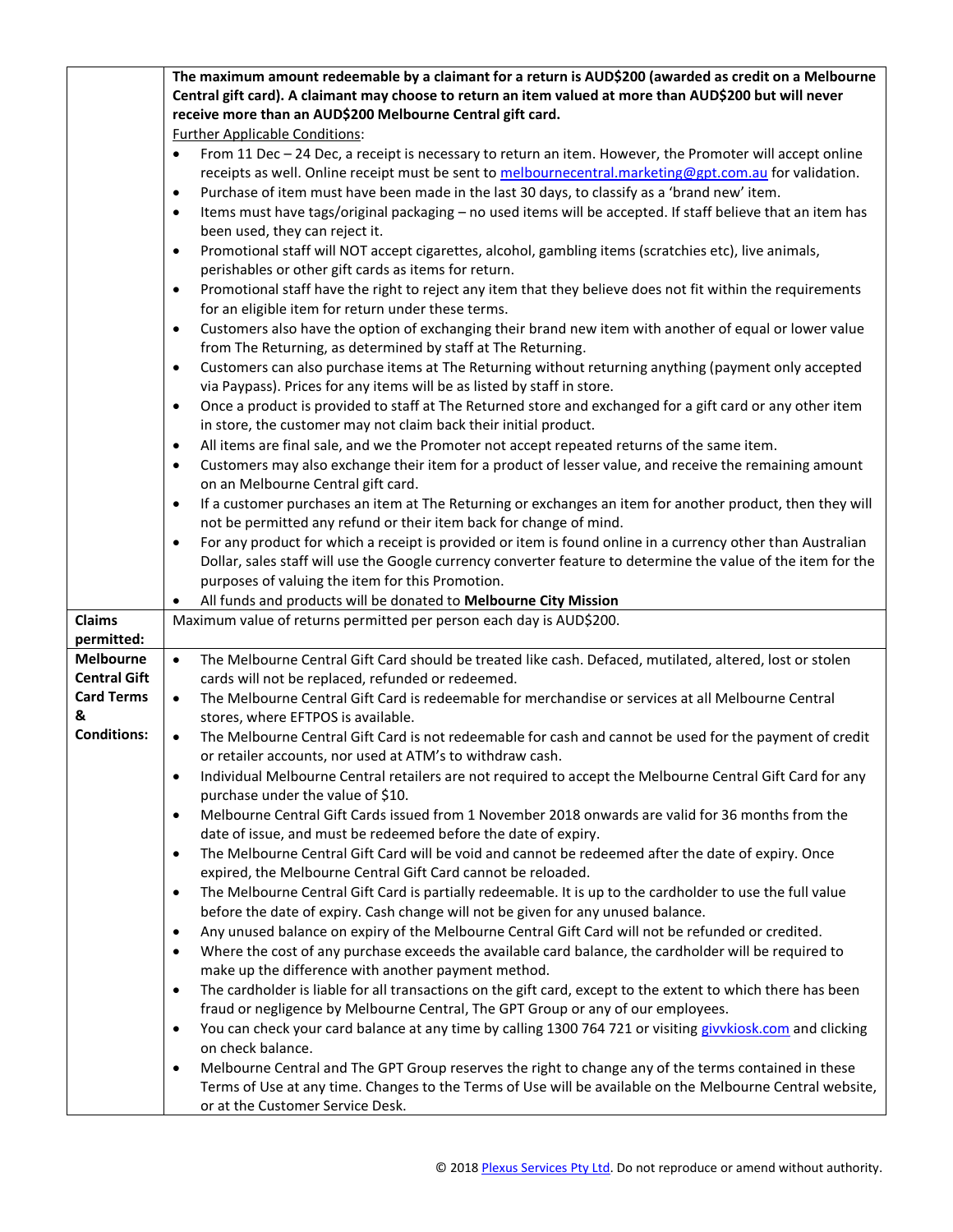|                     |           | Call 1300 764 721 or visit the Customer Service Desk if you have any reason to believe that an error has<br>occurred in relation to your Melbourne Central Gift Card. |  |  |
|---------------------|-----------|-----------------------------------------------------------------------------------------------------------------------------------------------------------------------|--|--|
|                     | $\bullet$ | Please refer to our Privacy Policy on how personal information will be treated.                                                                                       |  |  |
| How to use          |           | Take your Melbourne Central Gift Card to any Melbourne Central store where EFTPOS is available.                                                                       |  |  |
| <b>Melbourne</b>    | $\bullet$ | Simply swipe the Melbourne Central Gift Card, select 'Savings' on the EFTPOS terminal.                                                                                |  |  |
| <b>Central Gift</b> | $\bullet$ | Enter the PIN number on the back of the Gift Card and press OK.                                                                                                       |  |  |
| Cards:              |           | Melbourne Central Gift Cards issued from 1 November 2018 onwards are valid for 36 months from the                                                                     |  |  |
|                     |           | date of issue.                                                                                                                                                        |  |  |
|                     |           | Check your Melbourne Central Gift Card balance and transaction history by calling 1300 764 721 or visiting<br>givvkiosk.com and clicking on check balance.            |  |  |
|                     |           | Any Melbourne Central Gift Card that is damaged or faulty at time of issue will be replaced at no extra                                                               |  |  |
|                     |           | cost. Please visit the Melbourne Central Customer Service Desk or call 1300 764 721 for assistance.                                                                   |  |  |
|                     | $\bullet$ | Please be aware of the Melbourne Central Gift Card's remaining balance before making a purchase - if the                                                              |  |  |
|                     |           | total cost of items purchased is greater than the balance of the card, you will be required to make up the                                                            |  |  |
|                     |           | difference with another payment method.                                                                                                                               |  |  |

- 1. The claimant agrees and acknowledges that they have read these Conditions of Claim (and Schedule) and that participating in The Returning shop promotion is deemed to be acceptance of these Conditions of Claim (and Schedule). Any capitalised terms used in these Conditions of Claim have the meaning given in the Schedule, unless stated otherwise. Offer not valid in conjunction with any other offer.
- 2. The Promotion commences on the Start Date and ends on the End Date ("Promotional Period"). Claims are deemed to be received at the time of receipt by the Promoter and not at the time of transmission or deposit by the claimant. Records of the Promoter and its agencies are final and conclusive as to the time of receipt.
- 3. Valid and eligible claims will be accepted during the Promotional Period.
- 4. Employees (and their immediate family members) of agencies/companies directly associated with the conduct of this Promotion, the Shopping Centre, the Promoter, their tenants, distributors, suppliers, subsidiary companies/businesses and associated companies and agencies are not eligible to enter. "Immediate family member" means any of the following: spouse, ex-spouse, de-facto spouse, child or step-child (whether natural or by adoption), parent, step-parent, grandparent, step-grandparent, uncle, aunt, niece, nephew, brother, sister, step-brother, step-sister or 1st cousin.
- 5. Any ancillary costs associated with redeeming a gift card are not included. Any unused balance of a gift card will not be awarded as cash. Redemption of a gift card is subject to any terms and conditions of the issuer including those specified on the gift card.
- 6. If a gift card is claimed by a person under the age of 18, the gift card may be awarded to the claimant's parent or guardian or a nominated parent/guardian may be required to accompany any person under 18 years of age before the gift card is awarded.
- 7. Any gift card claimed is not redeemable for cash or any other prize and is not transferable, unless otherwise specified in writing by the Promoter.
- 8. If there is a dispute as to the identity of a claimant, the Promoter reserves the right, in its sole discretion, to determine the identity of the claimant.
- 9. Claimants' personal information may be collected by the Promoter. Personal information will be stored on the Promoter's database. The Promoter may use this information for future marketing purposes regarding its products, including contacting the entrant electronically. The Promoter is bound by the Australian Privacy Principles in accordance with the Privacy Act 1988 (Cth) and its privacy policy which is located at www.gpt.com.au/privacy-policy. The Promoter's privacy policy contains information about how the entrant may access, update and seek correction of the personal information the Promoter holds about them and how the entrant may complain about any potential breach by the Promoter of the Australian Privacy Principles or any other Australian privacy laws and how such complaints will be dealt with. The Promoter collects personal information about claimants to enable them to participate in this Promotion and may disclose the claimants' personal information to third parties including its contractors and agents, prize suppliers and service providers to assist in conducting this Promotion. If the claimant does not provide their personal information as requested, they may be ineligible to enter or